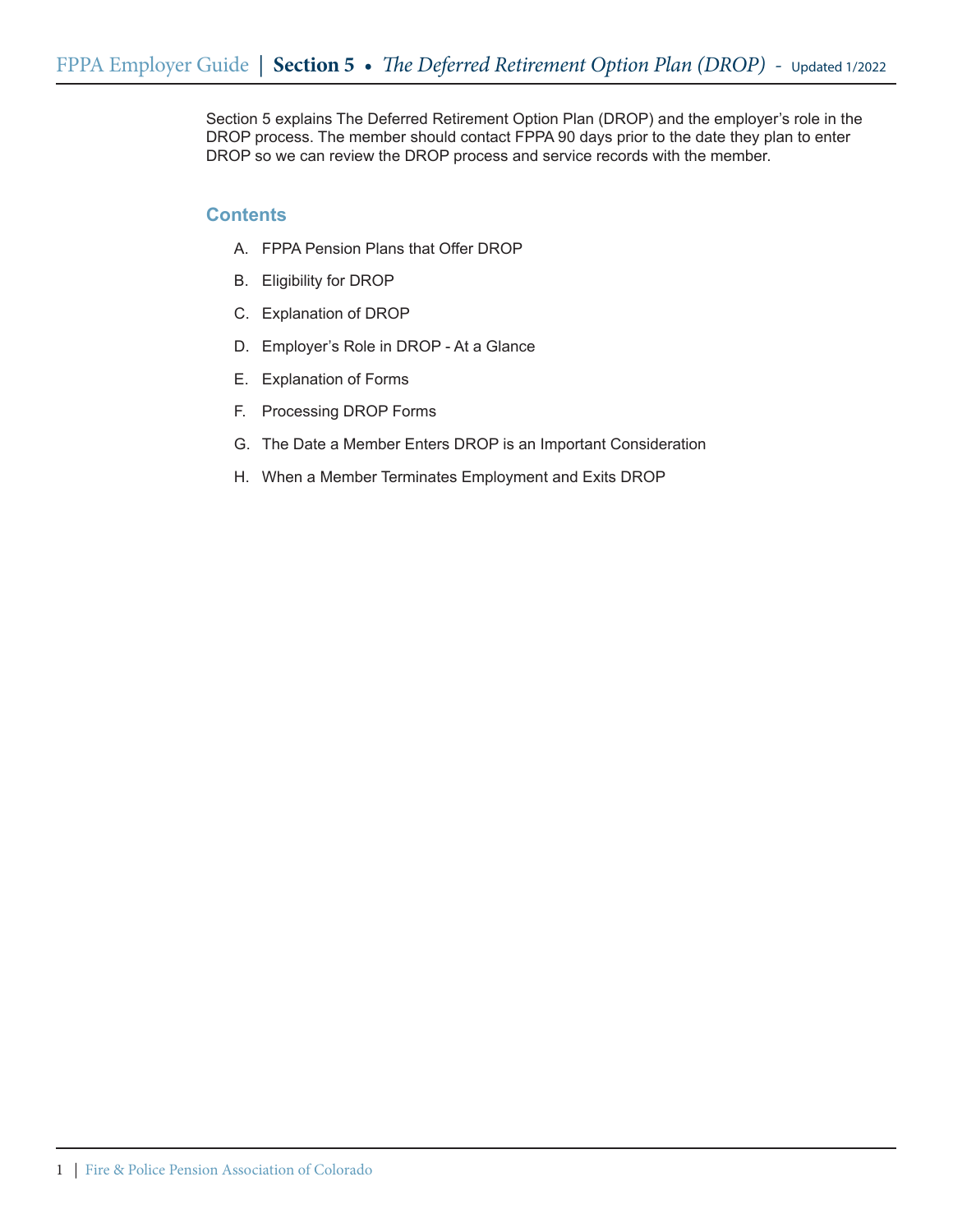## **A. FPPA Pension Plans that Offer DROP**

The following pension plans administered by FPPA offer the DROP provision:

| <b>SWDB</b>           | Statewide Defined Benefit Plan                                          |
|-----------------------|-------------------------------------------------------------------------|
| <b>SWH</b>            | Statewide Hybrid Plan - Defined Benefit and Money Purchase Component    |
| SWDB-SS               | Statewide Defined Benefit Plan - Supplemental Social Security Component |
| <b>CoSprgs Police</b> | Colorado Springs New Hire Pension Plan - Police Components              |
| <b>CoSprgs Fire</b>   | Colorado Springs New Hire Pension Plan - Fire Components                |

## **B. Eligibility for DROP**

For members in the SWDB Plan, the SWH Plan or the SWDB – SS Plan, a member must meet one of the following criteria:

| <b>SWDB</b>    | • be eligible for normal retirement (at least 25 years of service and age 55 or Rule of 80 in<br>SWDB or SWDB-SS), or |
|----------------|-----------------------------------------------------------------------------------------------------------------------|
| <b>SWH</b>     | • be vested (at least 5 years of service and age 55), or                                                              |
| <b>SWDB-SS</b> | • be eligible for early retirement (at least 30 years of service or age 50)                                           |

| <b>CoSprgs Police</b> | <b>For members in the CSNHPP – Police Component, the member must be eligible for normal</b><br>retirement (at least 25 years of service and age 50). |
|-----------------------|------------------------------------------------------------------------------------------------------------------------------------------------------|
| <b>CoSprgs Fire</b>   | For members in the CSNHPP - Fire Component, the member must meet one of the following criteria:                                                      |
|                       | • Be eligible for normal retirement (at least 25 years of service and age 55)                                                                        |

• Be at least age 50, and the sum of the member's age and the years of service equal at least 75.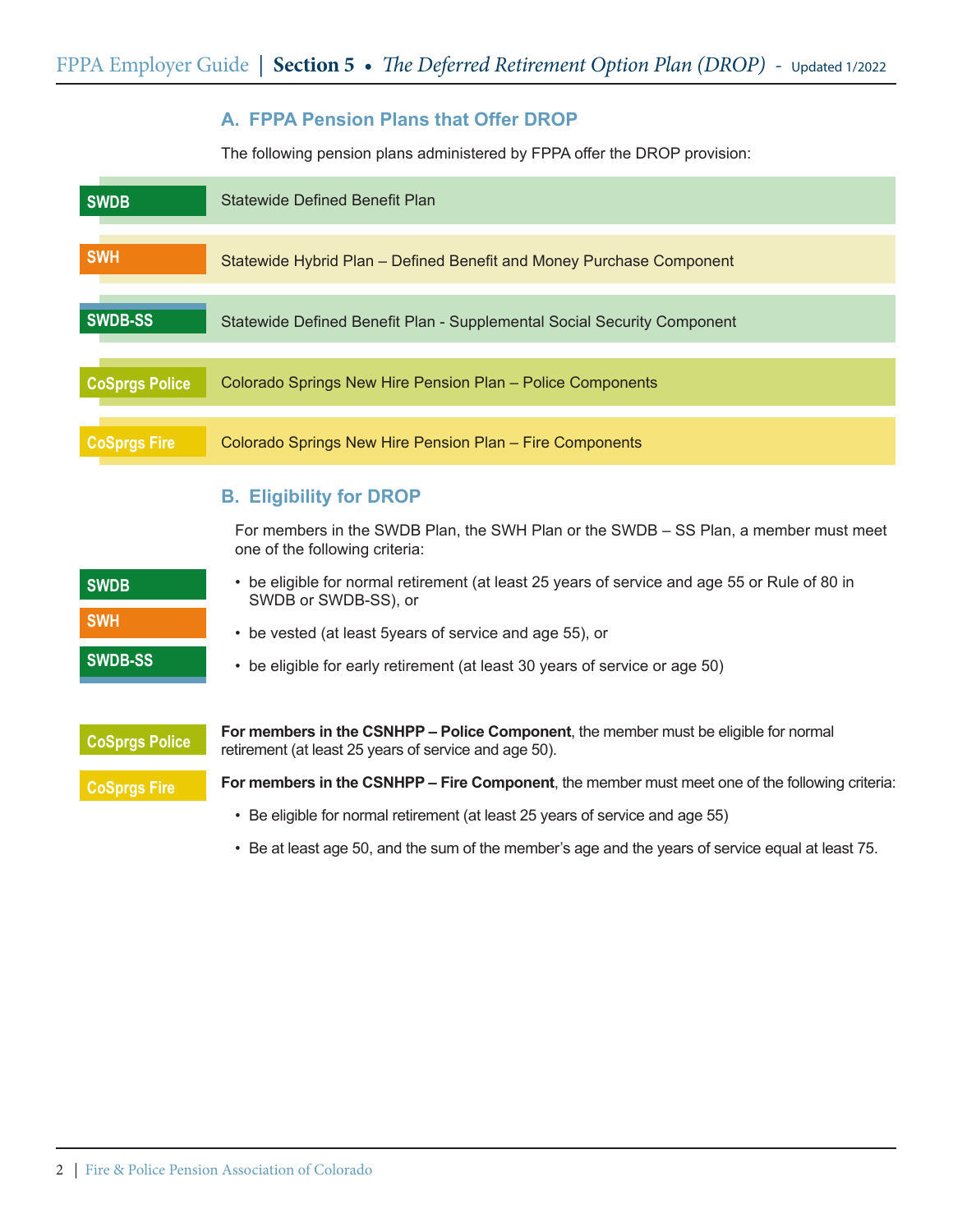# **C. Explanation of DROP**

Instead of terminating employment and receiving retirement benefits, a member could elect to participate in DROP and continue employment for a specified period of time, not to exceed five years. When a member enters DROP, their retirement benefits are calculated and the member does not accrue additional service credits during participation in DROP.

A written agreement (DROP Participation Agreement) between the member and employer is required. The DROP Participation Agreement specifies the date the member requests to enter DROP. The member may continue employment for a maximum of five years from this date, but may terminate employment earlier if they wish.

While participating in DROP:

- the member's monthly retirement benefits are paid into the DROP account
- the member's pension contributions are paid into the DROP account, instead of the pension plan
- the employer's pension contribution stops on the date the member enters DROP
- there are no further contributions made to a member's SRA, if applicable

At the end of DROP, the member terminates employment, the pension benefit is now paid directly to the member and the member may receive the amount accumulated in the DROP account.

## **D. At a Glance - The Employer's Role in DROP**

| <b>When A Member Enters DROP</b>                                                                                                          |                                        |  |  |  |  |
|-------------------------------------------------------------------------------------------------------------------------------------------|----------------------------------------|--|--|--|--|
| <b>FORMS</b>                                                                                                                              | <b>EMPLOYER'S ROLE</b>                 |  |  |  |  |
| <b>Retirement Application *</b>                                                                                                           | Complete and Sign the Employer Section |  |  |  |  |
| <b>Election to Participate in the DROP and</b><br><b>Resignation from Employment</b><br>(DROP Participation Agreement) *                  | Signed by the Employer                 |  |  |  |  |
| <b>Once A Member Begins DROP</b>                                                                                                          |                                        |  |  |  |  |
| The employer reports the member contributions in a separate account so that earnings/losses can<br>be posted accordingly by FPPA/Fidelity |                                        |  |  |  |  |
| The employer's pension contribution stops on the date the member enters DROP                                                              |                                        |  |  |  |  |
| <b>When A Member Exits DROP</b>                                                                                                           |                                        |  |  |  |  |
| <b>FORMS</b>                                                                                                                              | <b>EMPLOYER'S ROLE</b>                 |  |  |  |  |
| <b>Termination of DROP Participation *</b>                                                                                                | Signed by the Employer                 |  |  |  |  |

\* There are plan specific forms for the FPPA Defined Benefits System, and the Colorado Springs New Hire Pension Plan Police and Fire Components.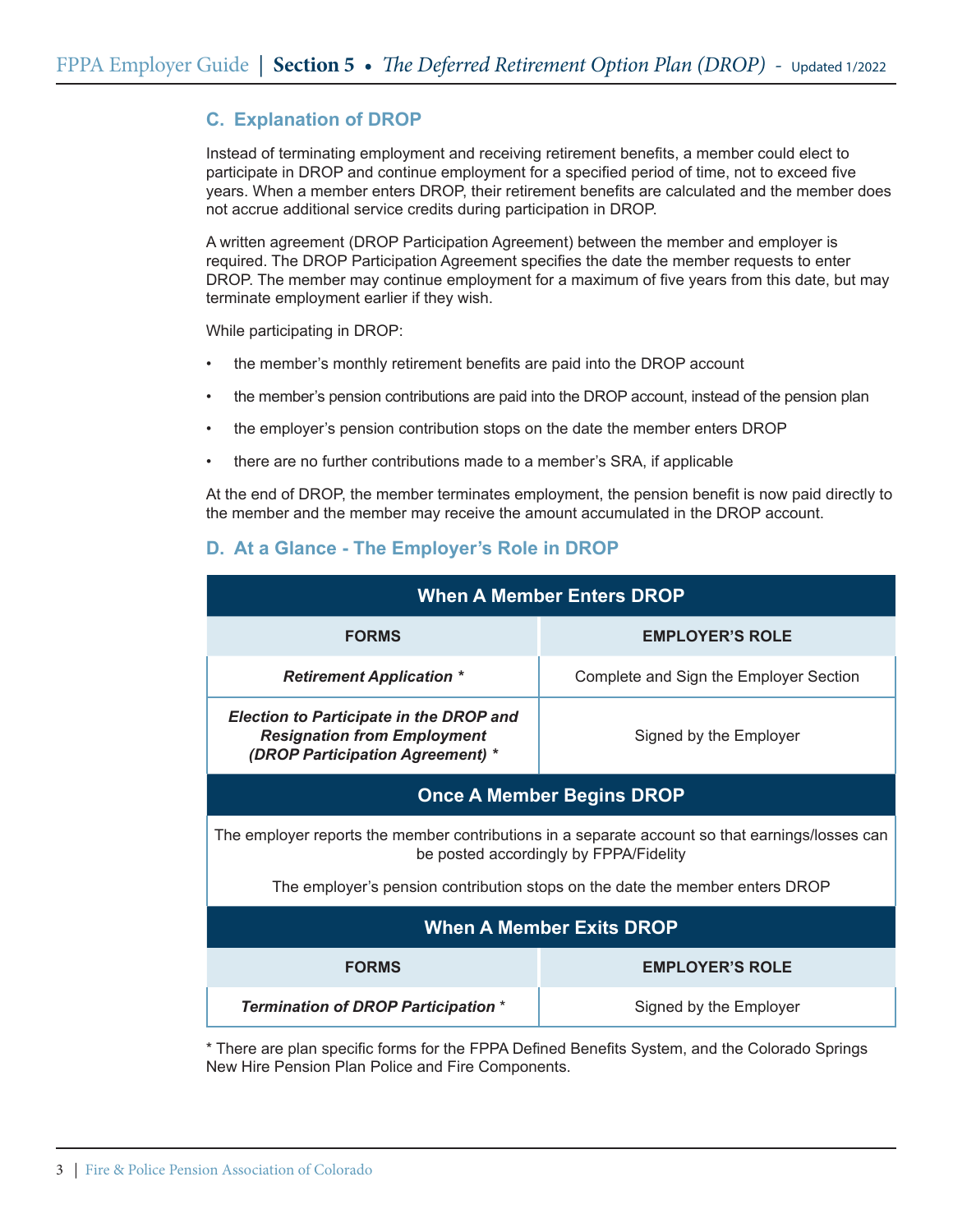| FPPA Fire & Police Pension Association of Colorado                                                                                                                                                                                                                                                                                         | Ourstons.<br>call and talk to a:<br>Banafir Arlesinistrator                                           | Return completed form to:<br>cops<br>5290 DTC Parkway |
|--------------------------------------------------------------------------------------------------------------------------------------------------------------------------------------------------------------------------------------------------------------------------------------------------------------------------------------------|-------------------------------------------------------------------------------------------------------|-------------------------------------------------------|
| <b>FPPA Defined Benefit System</b>                                                                                                                                                                                                                                                                                                         | Ext. 6400                                                                                             | Suite 100<br>Greenwood Village.                       |
| <b>Retirement Application</b>                                                                                                                                                                                                                                                                                                              | (303) 770-3772<br>in the Denver Metro area                                                            | Colorado 00111-2221                                   |
|                                                                                                                                                                                                                                                                                                                                            | (800) 332-3772<br>soll free nationwide                                                                | Or FAX form to:<br>(202) 771-7622                     |
| Use this form to apply for retirement under the FPPA Defined Benefit System including:<br>- Statewide Defined Benefit (SWDB) Plan.<br>- Statewide Hybrid (SWH) Plan - Defined Benefit Component.                                                                                                                                           |                                                                                                       |                                                       |
| For an explanation of your retirement benefits, refer to our website at FPPAco.org/benefits.html. If you have any questions, contact<br>an FPPA Benefit Administrator using the contact information listed above.                                                                                                                          |                                                                                                       |                                                       |
| Complete this Retirement Application approximately 45 days prior to retirement, or if participating in the Deferred Retirement Option<br>Plan (DROP). 45 days prior to electing to participate in the DROP along with the DROP Agreement.                                                                                                  |                                                                                                       |                                                       |
| Cooles of the following documents must be provided with the application for both you and your Primary Beneficiary (if applicable).                                                                                                                                                                                                         |                                                                                                       |                                                       |
| / Debuar's Scenes                                                                                                                                                                                                                                                                                                                          |                                                                                                       |                                                       |
| / Blath Cartificate                                                                                                                                                                                                                                                                                                                        |                                                                                                       |                                                       |
| / Marriage License or Civil Union Certificate (if apolicable)                                                                                                                                                                                                                                                                              |                                                                                                       |                                                       |
| When electing a retirement date, or a DROP entry date, consider all your options, including:                                                                                                                                                                                                                                               |                                                                                                       |                                                       |
| 1) The calculation of your average three highest annual salary (HAS) years:                                                                                                                                                                                                                                                                |                                                                                                       |                                                       |
| If you receive a raise in the year you plan to retire or enter the DROR working through June 30th without a break in service<br>allows that year to be considered as one of the highest salary years.                                                                                                                                      |                                                                                                       |                                                       |
| 2) Earned Service Credit: To earn service credit in your final pay period, you must work at least 50% of the pay period.                                                                                                                                                                                                                   |                                                                                                       |                                                       |
| 31 Are you entering the DROP?                                                                                                                                                                                                                                                                                                              |                                                                                                       |                                                       |
| If you choose to participate in the DROR you retire in the plan: however, you continue working with your employer for<br>a maximum of five years. Your monthly pension benefit, along with your member contributions, are deposited into a                                                                                                 |                                                                                                       |                                                       |
| self-directed account at Fidelity. Employer contributions stop, If you decide to enter the DROP, include the 3-page DROP<br>agreement with the retirement application. If entering the DROR the entry date must be the beginning of a pay period.                                                                                          |                                                                                                       |                                                       |
| 4) If you are NOT estering the DROP, then do you want to begin payment right away?<br>Members who qualify for a Normal or Vested Retirement may defer the receipt of their Defined Benefit Pension to as late as<br>age 65. You will receive the actuarial equivalent of the Normal Retirement upon commencement of your benefit payments. |                                                                                                       |                                                       |
| 5) Early Retirement is available to a member between the ages of 50 through 54. The benefit that you yould have<br>received at Normal Retirement (age SS) is reduced on an actuarial equivalent basis to reflect the receipt of your benefit<br>prior to Normal Retirement.                                                                |                                                                                                       |                                                       |
| 6) Normal Retirement is available for members when they are 20e 55 and have at least 25 years of service.<br>Rule of 80. Members in the SWDB Plan may also qualify for Normal Retirement as early as age 50 when the sum of their<br>combined years of service and age totals 80 or more.                                                  |                                                                                                       |                                                       |
|                                                                                                                                                                                                                                                                                                                                            | 7) Vested Retirement is available for members age 55 and older, who have at least 5 years of service. |                                                       |
|                                                                                                                                                                                                                                                                                                                                            |                                                                                                       |                                                       |
| Looin to the Member Account Portal (MAP) or contact an FPPA Benefit Administrator using information at the top of this form to<br>compare your options.                                                                                                                                                                                    |                                                                                                       |                                                       |

## **E. Explanation of Forms**

#### **1** *Retirement Application*

For members in the SWDB Plan, the SWH Plan or the SWDB – SS Plan use

#### *FPPA Defined Benefit System Retirement Application*

| SWDB           |  |
|----------------|--|
| SWH            |  |
| <b>SWDB-SS</b> |  |
|                |  |

.<br>Colorado Springs New Hire Plan<br>Fire & Police Components **Retirement Application** this form is apply for milenment or<br>- Colomdo Springs New Hen Pla

For members in the Colorado Springs New Hire Plan - Police & Fire Component use the

#### *Colorado Springs New Hire Plan - Fire & Police Component Retirement Application*

# **CoSprgs Police**

**CoSprgs Fire**

This is the form the member will use to apply for retirement and indicate that they plan to enter DROP.

This form is to be completed and signed by both the member and the employer. The entire application and documentation must then be submitted to FPPA for approval. If the member had multiple concurrent employers, each employer must complete the employer section of the application.

The application is available from either FPPA's office or website. It is important that the member contact FPPA directly before completing the application so we can review the retirement process and service records with the member.

# **2**

#### *Irrevocable Election to Participate in the Deferred Retirement Option Plan (DROP) and Resignation from Employment (DROP Participation Agreement)*

This is an agreement between the member and the employer for the member to participate in DROP.

The agreement must be completed by the member and signed by both the member and the employer prior to submission to FPPA for approval. By signing this agreement, the member acknowledges that the duration of DROP is a maximum of five years. The member and the employer also state the agreed upon effective date to enter DROP.

When signing this agreement, the member is also acknowledging that they have been advised in writing and have had ample opportunity to seek independent legal and other professional counsel.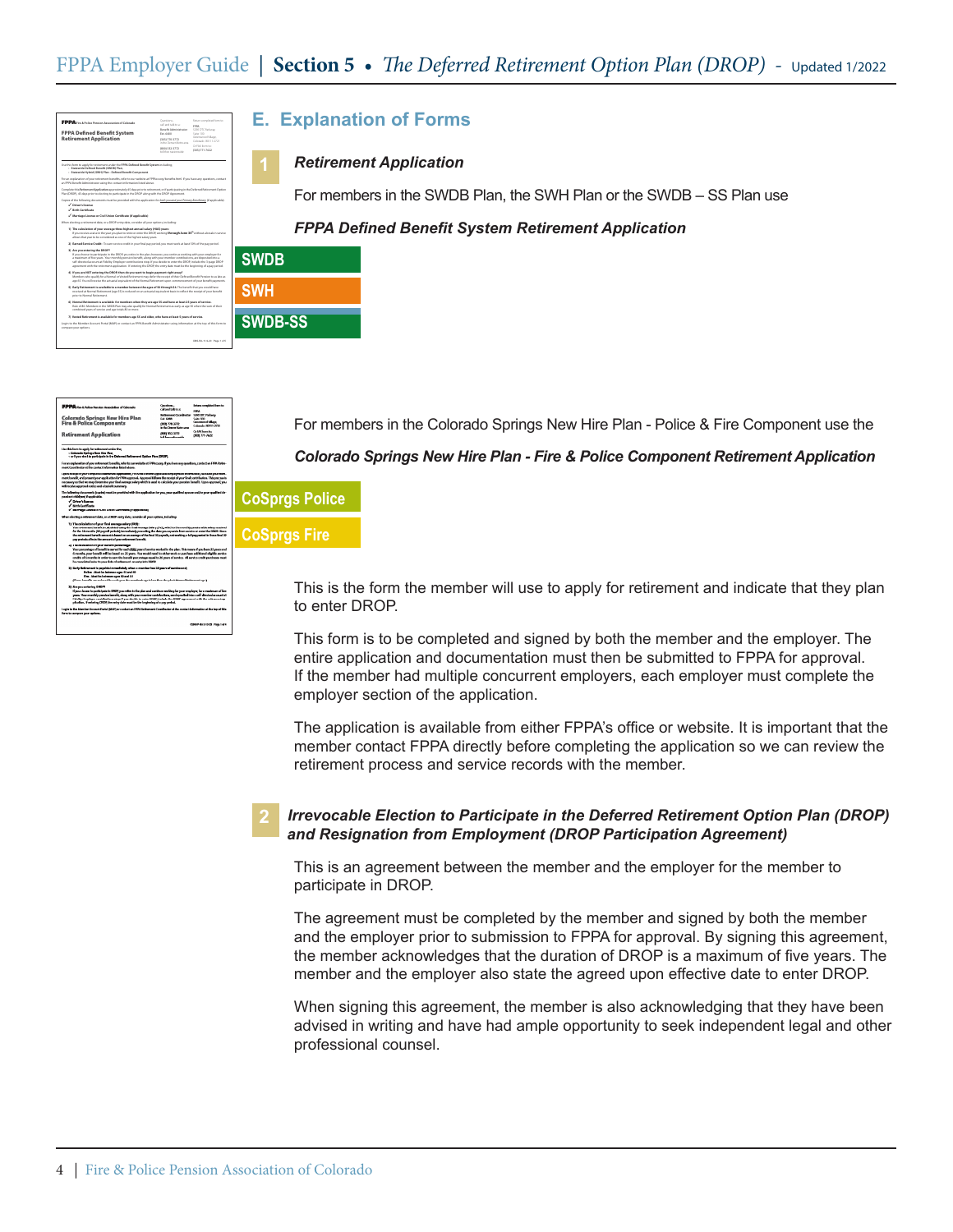## **F. Processing DROP Forms**

The completed and signed DROP Participation Agreement is submitted to FPPA along with the FPPA Defined Benefit System Retirement Application.

FPPA will process the application and calculate the member's retirement benefit and payment options. Once the application is approved, FPPA will send written notice of the approval to both the member and the employer.

In addition, the member will also receive the FPPA Defined Benefit System Retirement Payment Option Form. On this form, the member chooses their retirement pension Payment Option. Once completed, the member returns this form to FPPA. This election will determine the pension amount deposited into the member's DROP account each month.

Once a member begins DROP, the employer reports the member contributions in a separate account so that earnings/losses can be posted accordingly by FPPA/Fidelity.

Employer contributions will cease on the same DROP entry date.

# **G. The Date a Member Enters DROP is an Important Consideration**

The date the member enters DROP will be designated on the retirement application and the DROP Participation Agreement Form. As the employer, it is important to consider the date the member begins DROP, especially if it falls in the middle of a payroll cycle. If the DROP date does fall in the middle of a payroll cycle, can your payroll system account for a pro-rata split in the member contributions? If for any reason it cannot split the contribution, please advise your members of any limitations within your department regarding the effective date of entering DROP. You must report the contributions properly to FPPA via the FPPA Employer Portal.

The following is an example concerning the date of entry into DROP:

Assume the member considers entering DROP on the 25th of the month. Your payroll cycle runs from the 17th through the 30th. Is your payroll system capable of splitting the member contribution for 8 days of participation in the plan with the remainder going into DROP?

Let's continue our example above where the member elects to begin DROP on June 25th and assume that FPPA receives the member's FPPA Defined Benefit System Retirement Payment Option Form after the June payroll deadline, June 10th. The member contribution will be transmitted to the DROP account after the employer submits the contribution to FPPA. However, the pension contribution will be transmitted to the DROP account on the next payroll cycle, which would be July 21st, in this example.

The DROP account shall accrue a fund balance (from the retirement pension and member contribution) effective the date the member elected to enter DROP. However, earnings/losses cannot begin to accrue on that balance or be posted to that account until the DROP funds are actually received into the account.

## **H. When a Member Terminates Employment and Exits DROP**

The member should complete the Termination of DROP Participation application approximately 30 days prior to terminating employment.

Applications specific to the plan can be found at **fppaco.org/forms-active.html**

The application must be signed by both the member and the employer.